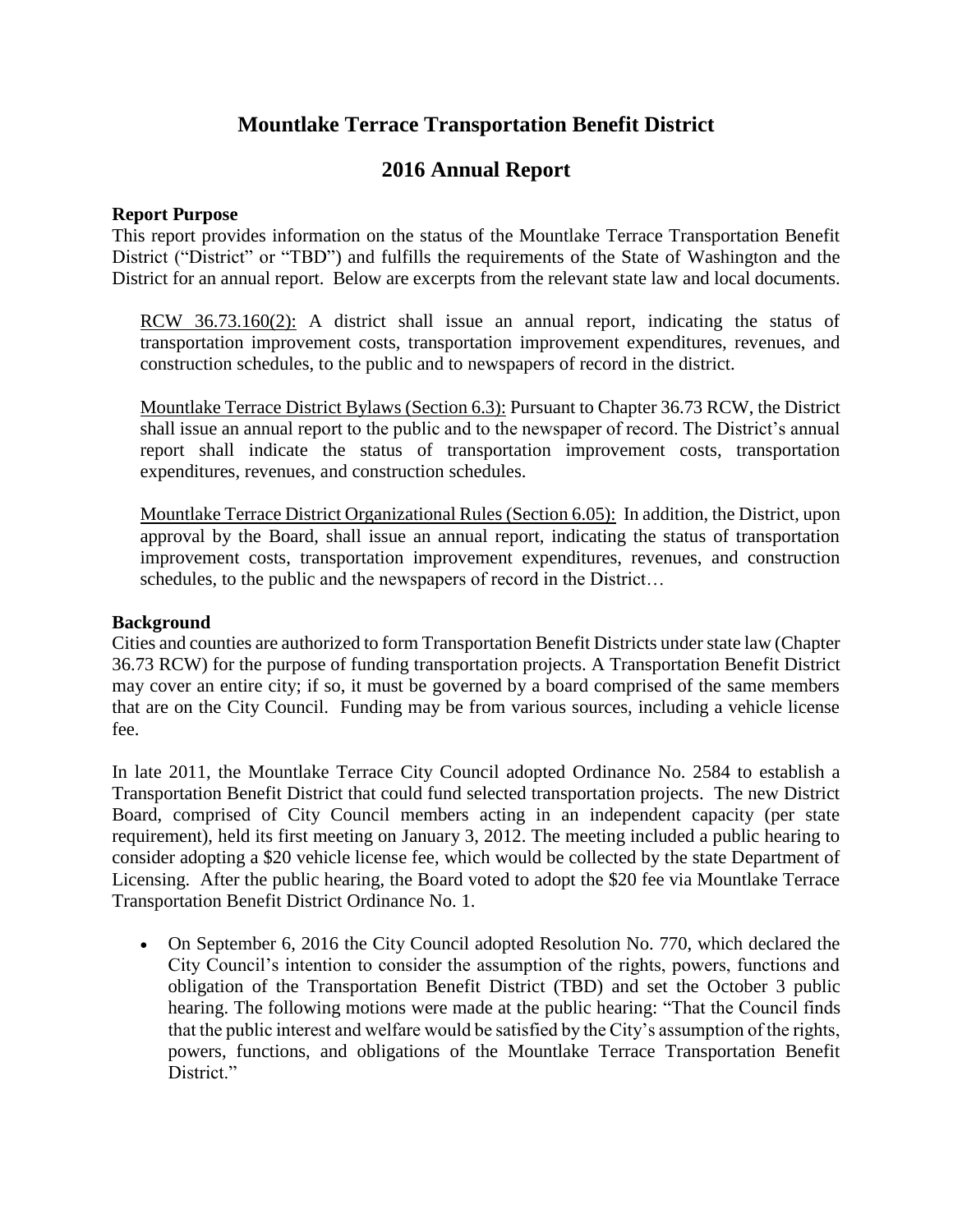- "That the City assume all of the rights, powers, functions, and obligations of the Mountlake Terrace Transportation Benefit District and abolish the Transportation Benefit District's governing board on December 31, 2016."
- "To adopt Ordinance amending Chapter 3.85 MTMC and assuming the rights, powers, functions, and obligations of the Mountlake Terrace Transportation Benefit District by the City."

Transportation Benefit Districts (TBDs) are independent taxing districts formed specifically to fund transportation improvements. Generally, the most practical and most often utilized funding source for the TBD is an annual vehicle license fee. Mountlake Terrace formed a TBD on December 5, 2011.

The Mountlake Terrace TBD Board consists of City Council members in an independent ex officio role as required by State law. The TBD Board had its first meeting on January 3, 2012 and adopted TBD Ordinance No. 1 to provide a \$20 annual vehicle license fee.

The TBD's priority has been the Downtown Main Street Revitalization Project. The Main Street Project involves the design of street, pedestrian, and bicycle enhancements along with improvements to utilities, street lighting and signals, stormwater systems, and undergrounding of overhead power along  $56<sup>th</sup>$  Avenue (236<sup>th</sup> Street north to 230<sup>th</sup> Street), and 236<sup>th</sup> Street (from  $56<sup>th</sup>$ Avenue to the Transit Station). The TBD transmits annual license fee revenue to the City for the city to design and construct Main Street.

In 2015 the State Legislature adopted 2ESSB 5987, which enacted a law allowing cities and counties with TBD boundaries that are contiguous with the city/county boundary to assume control over the TBD. The new law sets forth a process for the assumption of a TBD. This may be initiated by the adoption of a resolution of intent to conduct a public hearing to consider the assumption of the rights, powers, functions and obligations of the TBD and specifying a time and place for the public hearing.

The TBD Board held a meeting on February 1, 2016: 1. Election of Officers; and 2. 2015 Annual Report. Regular monthly meetings of the District were canceled for the months of January, March, April, May, June, July, August, September, October, November, and December as no District business needed to be considered.

## **Transportation Improvement Projects and Costs**

Main Street Revitalization: The District's highest priority project is "Main Street Revitalization." This project is to reconstruct "Main Street"—i.e., the portion of 56<sup>th</sup> Avenue West between 236<sup>th</sup> and  $230<sup>th</sup>$  Streets SW, along with connecting segments of  $236<sup>th</sup>$  and  $230<sup>th</sup>$  Streets SW (see the attached map). The project is estimated to cost \$18 million. Using the District's ability to obtain revenues from a vehicle license fee, the City won a grant, in the amount of \$643,461 for the first stage of the Main Street Revitalization project. In September 2013, the City was selected for a state appropriation, in the amount of \$2 million, for the Main Street Revitalization project. In November 2014, the City was selected for a federal grant, in the amount of \$1 million, for the Main Street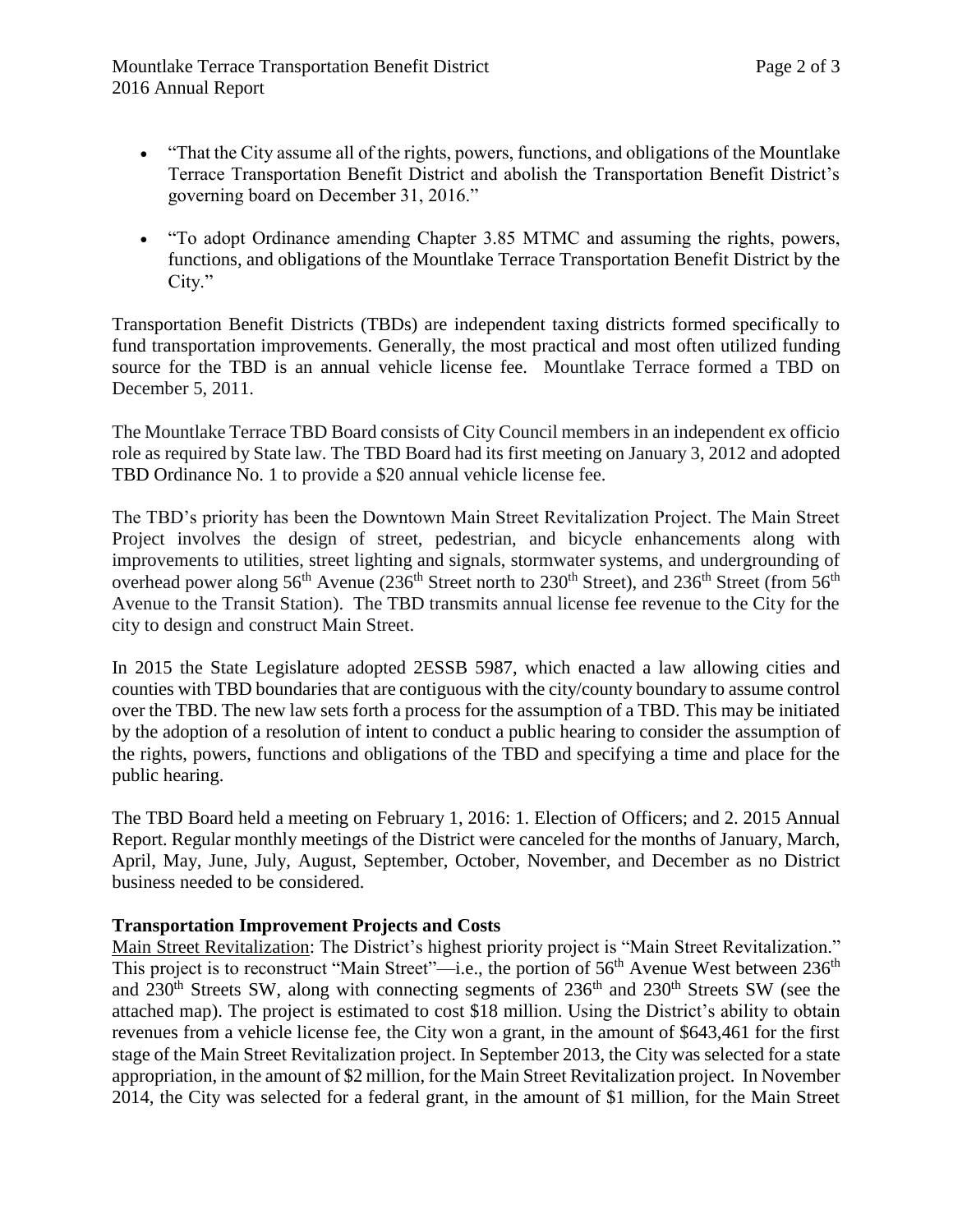Revitalization project. In August 2015, the City was selected for a state appropriation, in the amount of \$1.3 million, for the Main Street Revitalization project. In 2016 the City was awarded a \$4.06 million grant toward construction of Phase 1 of the project.

Gateway Boulevard: The "Gateway Boulevard" project was added in 2013 as a project that may have been funded in part by TBD revenues. With the advancement of the Gateway TOD development in 2017, this roadway section will be constructed by the developer and therefore no future TBD revenues will be necessary.

## **Transportation Improvement Expenditures**

To continue the District's operation, the following expenditures were made in 2016:

- \$4,565 for professional services.
- $\bullet$  \$225 for supplies.
- \$2,500 for insurance (from Washington Cities Insurance Authority).
- \$307,596 transferred to the Street Construction Fund for:
	- o \$186,135 Main Street Project
	- $\circ$  \$121,461 Reserves
- \$30,900 for debt service on Public Works Board loan for Gateway Boulevard.

As of December 31, these expenditures and transfers totaled \$345,786.

## **Transportation Improvement Revenues**

Vehicle license fee revenues for 2016 through December 31, 2016 amounted to \$329,671. With a beginning fund balance of \$16,115, and 2016 revenues totaling \$329,671, and 2016 expenditures totaling \$224,325 as of December  $31<sup>st</sup>$ , the unspent fund balance at the end of 2016 was \$121,461.

## **Construction Schedules**

A consultant, KPG, Inc., was selected and a professional services agreement executed for design of the Main Street Revitalization project. The City's consultant is currently finalizing the plans, specifications and estimates. A sub consultant to KPG is finalizing right of way acquisition which is anticipated to be complete in 2017. The Main Street Revitalization project had been divided into two phases with Phase 1 designated as  $236<sup>th</sup>$  Street SW and Phase 2 as  $56<sup>th</sup>$  Avenue W. Phase 1 is expected to go to bid and construction in mid to late 2017, contingent on completion of right of way acquisition.

## **Attachment**

Main Street Revitalization Project Map